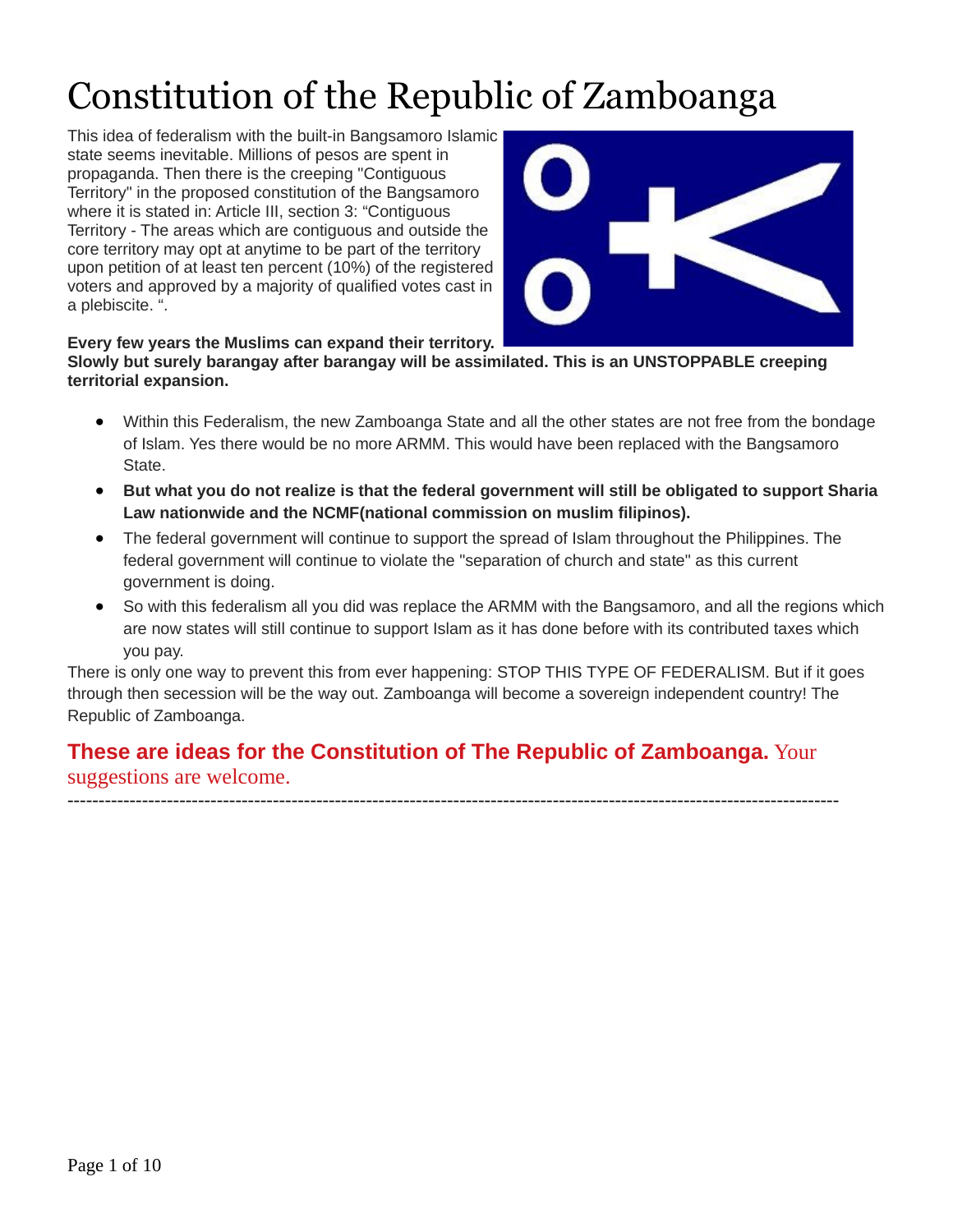#### Form of government

Democratic Unitary Parliamentary Republic: Sovereignty of the government resides in the people and all government authority emanates from them. The goal of the people of the Republic of Zamboanga is to establish a government of the people, for the people, and by the people in order to establish unity, peace, security, prosperity, and to exercise prudence and respect in determining justice. Elected government officials shall serve a maximum total of 8 years except for the president, vice-president and prime minister. A career in politics entices the creation of dynasties. Dynasties suppress democracy.

- Executive Branch
	- The Prime Minister will run the Security of the nation (police and coast guard) and the department of education.
		- This office will be appointed by the parliament upon the recommendation of the President. The term limit for the prime minister is 8 years in politics. His term of office is based on character and performance. The prime minister may be dismissed by the parliament without cause or justification and by simple popular vote. After serving as prime minister he/she is prohibited to be employed as lobbyist.
	- The President will run the Economy of the country. The president will be elected by popular vote by the registered voters of the nation. The term of office is 4 years and may be re-elected to serve another term to a maximum of 2 terms or 8 years. After serving as president he/she is prohibited to be employed as lobbyist or run for other government political office.
- Legislative Branch
	- Composed of elected representative of each province. Each province is divided into 8 districts and each district will elect a representative who will be a member of the legislative body. There are 4 provinces in Zamboanga and therefore there will be 32 representatives. The term of office is 4 years and may be re-elected to serve another term to a maximum of 2 terms or 8 years. After service no former member of legislature may hire themselves out as lobbyists or run for other government political office.
- Judicial Branch
	- The judicial system operates separately from the executive and legislative branches, but will work with them as the Constitution requires. Laws are passed by Congress and signed by the President. The judicial branch decides the constitutionality of the laws and resolves all other disputes about laws. In cases of disputes courts will decide what really happened and what should be done about it. They decide whether a person committed a crime and what the punishment should be. They also provide a peaceful way to decide private disputes that people can't resolve themselves.
	- A qualified BORN citizen of the country may be appointed to this branch.
	- The Judicial branch will have a non-partisan 13 member group to monitor, oversee and fight any corrupt or detrimental laws, to lobby for the amendment or revocation of such laws or to simply prevent a group of people or organization to take over any barangay, municipality, city, or province in the country with their ideology or culture without prejudice or bias.
		- Members of this Non-Partisan Monitoring Lobbying Group will be appointed by current active Judges (justices) to be approved by the President. A qualified member must be at least 60 years old. Members must represent all the provinces of the republic. Dismissal of any member will be by unanimous vote from the justices with final approval of the prime minister and not the president.

Swearing into office will not take place with prayers or homage to any religions. The book of the constitution will be used to be sworn upon and not on any religious texts.

Term of office in politics for any government official is 8 years. He or she is prohibited to be employed as a lobbyist after being elected as a government politician.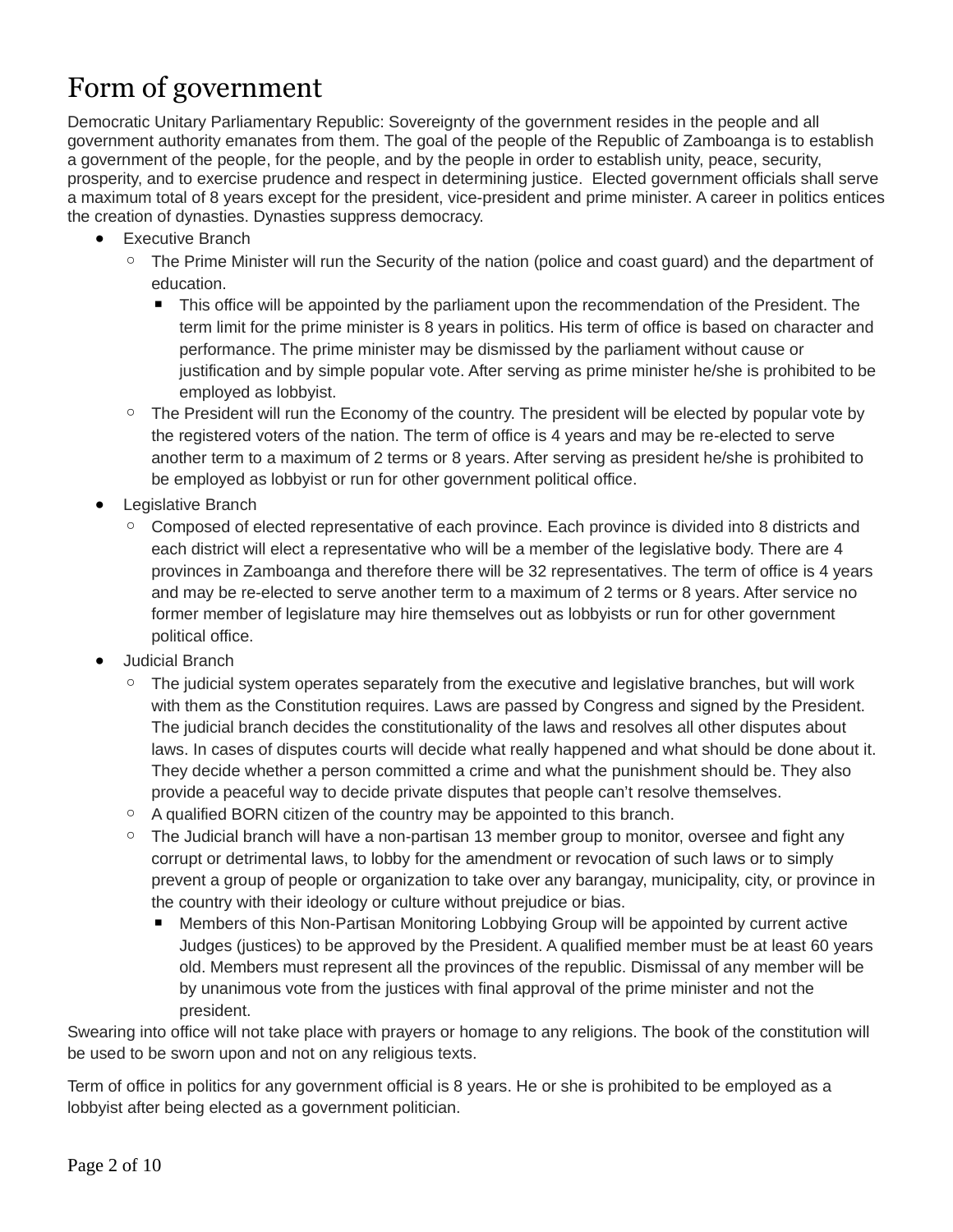#### Territory of the Republic of Zamboanga

- Zamboanga City, Zamboanga del Norte, Zamboanga del Sur, Zamboanga del Norte, Zamboanga Sibugay.
	- The province of Misamis Occidental for inclusion must be considered for security reasons and for natural resources. Mount Malindang, at an elevation of 7,887 feet is one of the highest mountains in Mindanao. With the inclusion of Misamis Occidental access by land to the Republic of Zamboanga will only be through Aurora, Zamboang del Sur or Tukuran, Zamboanga del Sur.



- The halfway point between Basilan and Zamboanga city will be the border between the Bangsamoro and Zamboanga.
- The halfway point between the Tabina, Zamboanga del Sur and Cotabato City will be the border between the bangsamoro and zamboanga.
- The halfway point between the Dapitan City, Zamboanga del Norte and Siaton, Negros Oriental will be the border between zamboanga and western Visayas.
- 120 kilometers off the North/West of Zamboanga and South/East of Zamboanga will be shoreline borders.

\*\* No territory (province, city, municipality, or barangay) shall be named after a religion, a political group, followers of a religion or ideology. Any existing territories named as such will be changed.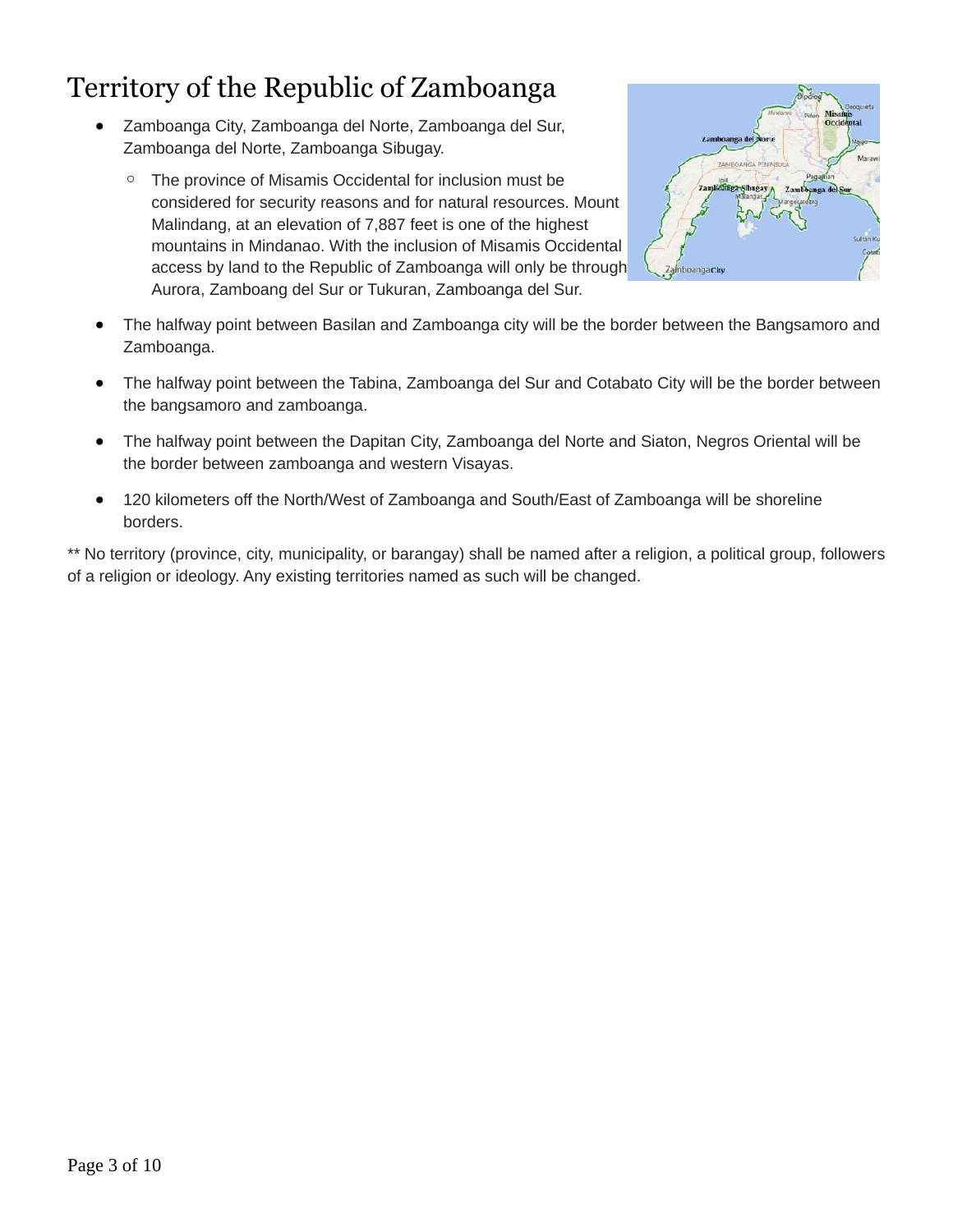#### Governance

- Political Parties: Non profits are not allowed to form political parties. All candidates shall run for office to serve the people and never their political agenda. The qualification and bio-data of the official candidate will be made public. If a party is found to be in violation, it's corporate license shall be revoked. Members can then opt to resign or affiliate with another political corporation.
	- No religious orideological institutions or organizations are allowed to form or affiliate with a political party. It will be against the law for a political party to affiliate with a religion or an ideology.
	- Political parties will be registered as regular for profit corporations. Subject to all the rules and regulations that all other corporations have
	- No independent political parties can run under the banner of an ideology, religion, or philosophy. No political party can exist unless it is duly registered as a for profit corporation.
	- $\degree$  There will be no Party-list representation in the house of representatives. Only winning candidates elected by the people in the general election will be in the house of representatives.
- Provinces:
	- Each province will be governed by the elected governor and its board of directors.
	- The provinces will have the duty to collect the property taxes from the citizens.
- Cities and Municipalities: Each city will be governed by the elected mayor and council members.
- Barangays: Barangays are created and ended by the city or municipality. Barangay officials are responsible for the progress and development of the barangay. Management of the barangay is the responsibility of the barangay officials.
	- Every quarter (3 months) Barangay officials are to present resolutions to the city/municipality council for any needed improvement.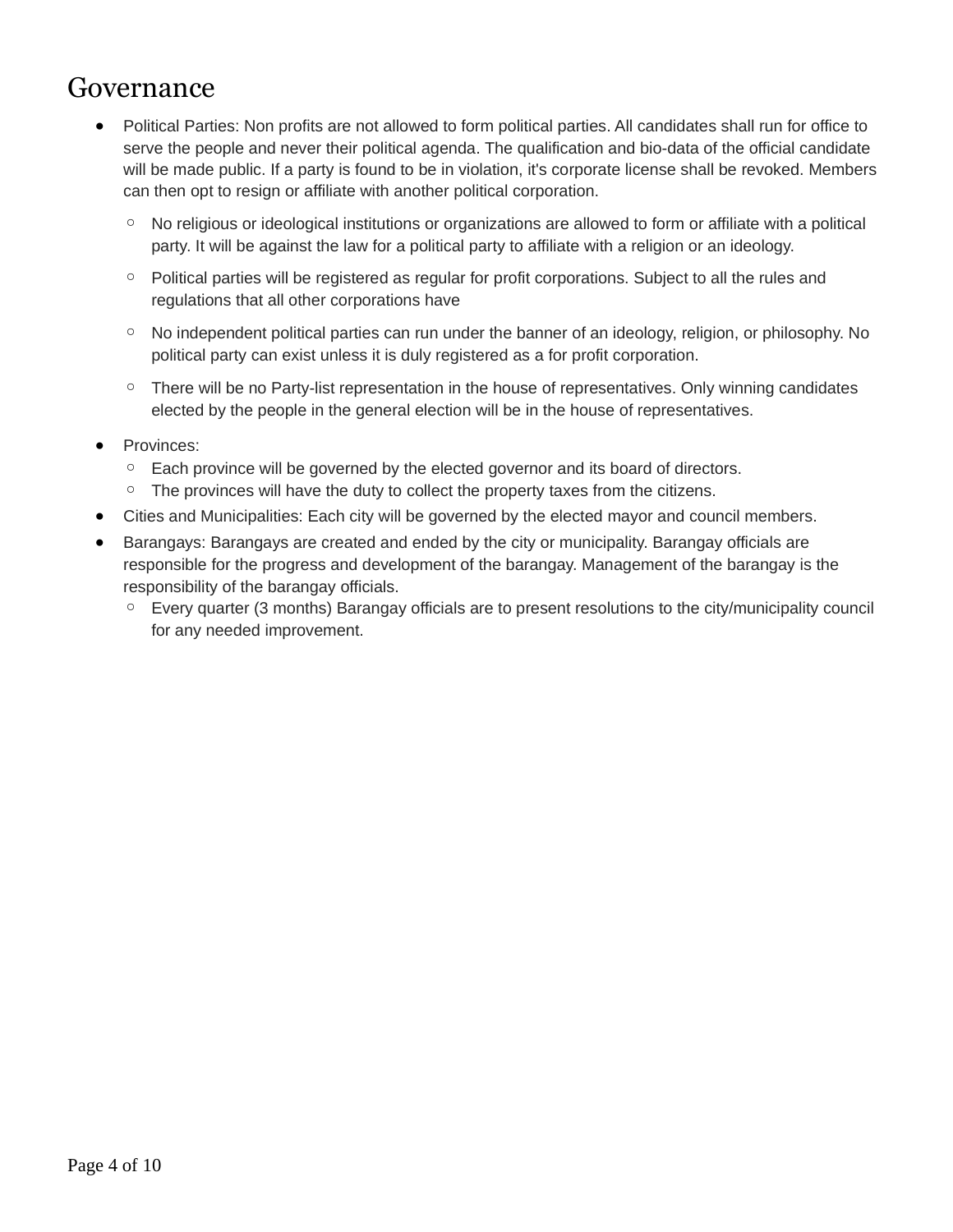#### National Security

The only way to maintain and protect the prosperity of the country is through security. The citizens, properties (physical and intellectual), borders (sea, air and land) must be protected.

- $\circ$  The prime minister will be in charge of the national security.
- $\circ$  There will be no National Armed forces.
- There will only be the National Police and Coast guard. Properly armed and budgeted to protect the sovereign nation of the Republic of Zamboanga.
	- The Zamboanga National Police will control the ground and air security of the nation. Instead of airplanes, the ZNP will employ helicopters and drones to manage the skies over Zamboanga.

All Philippine military bases will be acquired by ROZ. The border base of Tukuran will be fortified.

Every commercial port will have an assigned coast guard craft.

The base for the coast guard will be at the Sacol Island.

Coast guard ports will also be fortified in Tabina and Pagadian City, Zamboanga del Sur and in Alicia, Mabuhay, and Olutanga, Zamboanga Sibugay.

The Zamboanga coast guard will also be equipped with helicopters and drones.

Terrorists will be dealt with capital punishment. International "rules of engagement" will not be exercised when dealing with terrorism. Capture will only be for interrogation and later for execution. Lawsuits will not be entertained. Those who sue the government on behalf of the terrorist will be considered as enemies of the nation and if done by residents, citizens, or organizations the act will be considered as treason and punishable by death. With regard to organizations suing on behalf of the terrorists, the CEO of the organization will be charged with treason. Lawyers who represent the terrorist will be disbarred.

Politicians who introduce any bill to be passed as law that is supportive of terrorism or undermines the security of the nation will be impeached on the grounds of treason and if proven guilty will be executed.

The ZCG (Zamboanga Coast Guard) and the ZNP (Zamboanga National Police) will once a year work with the Department of Energy and Natural Resources in the reforestation of the mountains. At the start of the rainy season and using their helicopters, seeds of trees and different usable plants will be spread across the mountains. Also using the coast guard's water crafts, the shoreline mangroves will be reforested.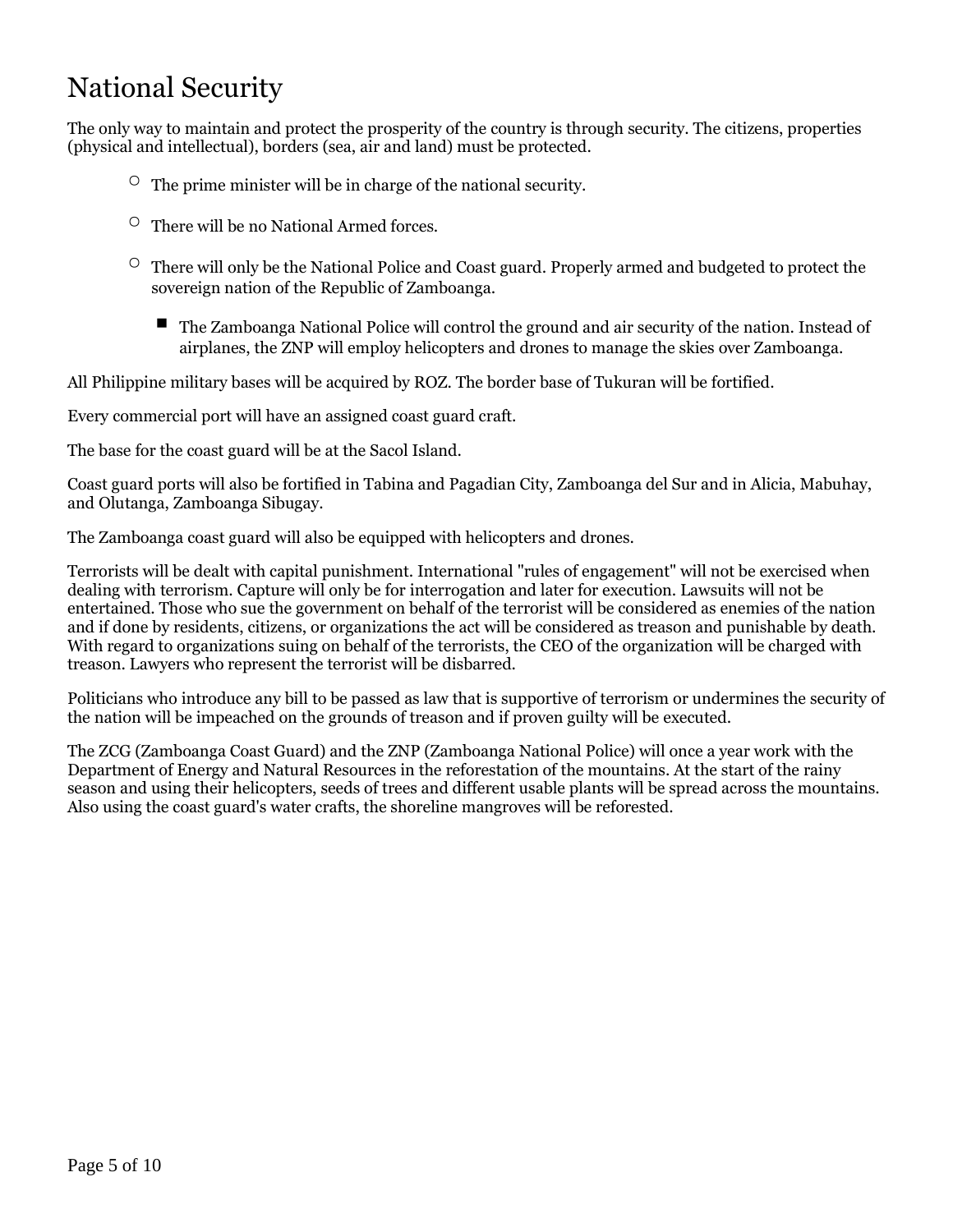#### The separation of religion and state shall be upheld and be inviolable

The Republic of Zamboanga is a secular and democratic country.

- Freedom of religion and freedom of speech will be upheld.
- Government must not ever finance any religion directly or indirectly. Or finance the activities of groups or the followers of any religion.
- Foreign laws will never be used to interpret or influence constitutional laws or the courts.
- Religious laws will not be used to interpret or influence the constitution or the courts.
- Places of worship will not be allowed to disturb the peace of the land with ringing bells or loud speakers.
- Polygamy will not be allowed or any such laws that supports it will not be allowed.
- Religious group gatherings in public areas will only be allowed with proper governmental temporary permits.
- The coast guard and the police personnel will not be allowed to wear any items of religious representations of ideology or religions while in uniform.
- Public buildings will not allow religious or ideological representations in its properties. There will be no religious or ideological connotations or associations within the public buildings of properties.
- Religious practices will not be allowed to interfere with any elected or appointed government jobs. Government schedules or work will not be obligated to revolved around religious practices. All religious obligations will be attended to or performed by the follower at his/her own private time and never during work hours.
- Any citizen can run for office regardless of creed, race or religious affiliation. Every government employee or government elected or appointed member will be made to sign a contact to uphold the constitution's separation of church and state.
- Every bill must be vetted before it is signed into law that it does not violate the separation of church and state. That the government funding for the law will not go to or used for any private groups, religions, organizations, corporations, or individuals.

The above quide shall in no way suggest that God is not part of governance. The words "In God we trust. We respect and fight for our country." shall be in all public buildings.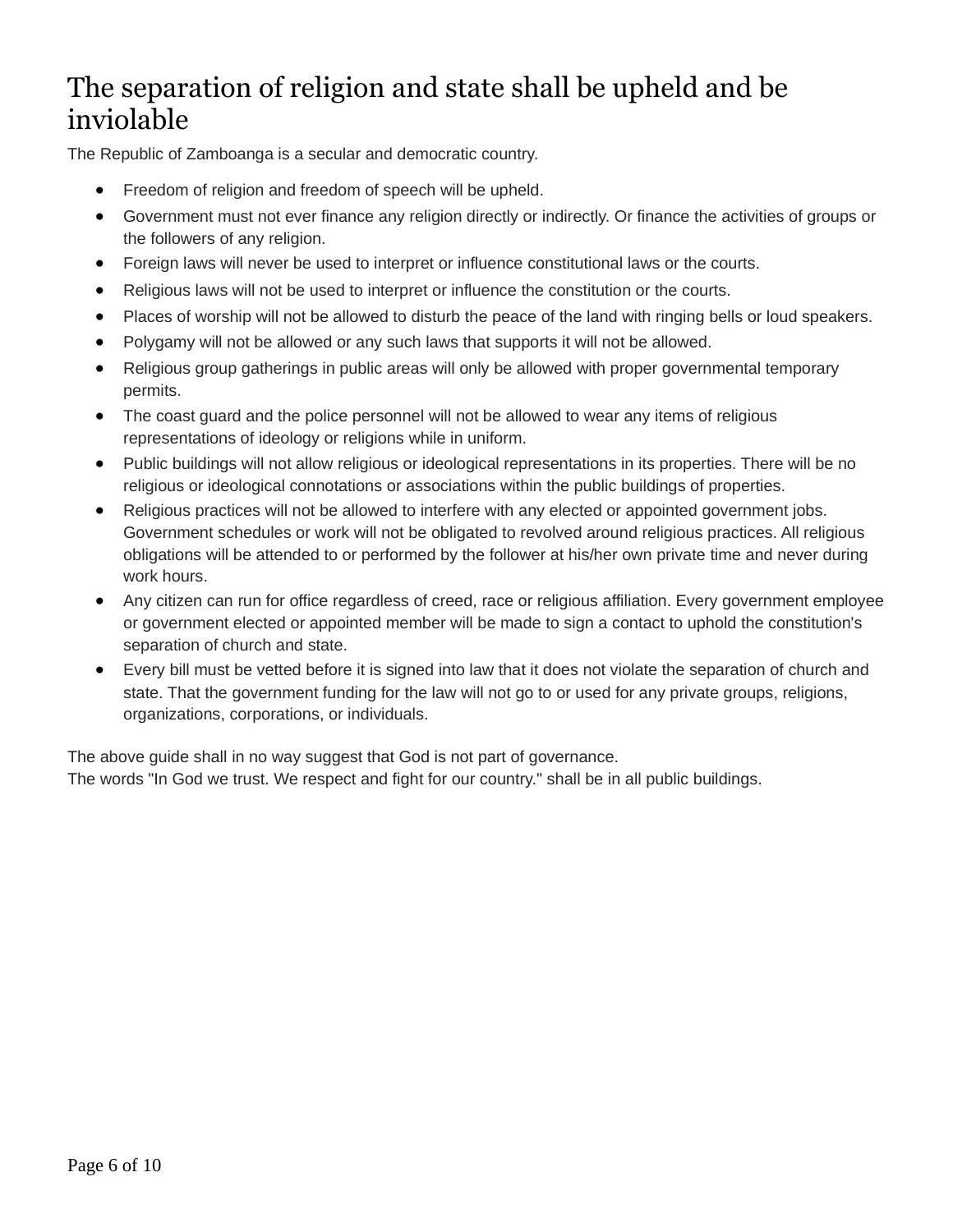#### **Department of Education**

K1 to K12 public schools will be funded by the government. College education will be free to to the number of allotted students for the population of the public colleges. Kindergarten to 4th grade will be primary, 5th grade to 8th grade will be middle school, 8th grade to 12th grade will be High School. Four years of college education will be free from Public Colleges and Universities. Students will apply for free college education at the location of the college, pass the entrance examinations and only the top students who pass the test will be enrolled. Each public college has its allotted population and enrollment must not exceed the allotted population.

Those who have availed of the free college education will have a covenant with the government to work in the republic for at least 3 years before working as an immigrant in another country. The republic will not endorse brain drain.

- Public schools will not allow religious or ideological representations in its properties. There will be no religious or ideological connotations or associations within the public school campus.
	- All students before the start of the school day will recite the pledge of allegiance: "I pledge allegiance to the flag of the Republic of Zamboanga, and to its constitution, for which it stands as one nation, united under God where the Separation of religion and state is upheld and shall remain inviolable."
	- No religious dress codes or representations of ideology orreligions will be allowed in any public schools.
	- Teaching about religions will be allowed (like history), but teaching the religion will not be allowed.
	- Speeches or literature that incite violence will not be allowed in the school campus.
	- Minimum wage of teachers shall be at least 4 times that of the minimum wage of the nation.
- There will be Trade Schools to train Carpenters, Builders, Fishermen, Mechanics, Masonry work, Farmers, Painters, Electricians, Appliance Technicians, and Health care technicians.
- Scouting will be mandatory for every school (private or public) from K1 to k12. Scouting will remain as it has always been non-religious.
- Private schools must comply with government standards. If a private school is religious, it has the right to exercise its religious rules in its campus and does not have to conform with the rules of other organizations besides that of the government.
	- Speeches or literature that incite violence will not be allowed in the school campus. A private school is for education (religious or secular) but not for cults or to harbor organizations whose purpose is to conspire against the principles of the constitution of the Republic of Zamboanga.
- A police officer will be assigned to every single school (private or public). Depending on the population of the school, additional police officers will be assigned.

# Official Language or Lingua Franca is English

Languages of all ethnicity will be respected and upheld. There will be departments within the government to be created to save and help prosper the language of each respective ethnicity within the republic. The lingua franca of the republic will be English.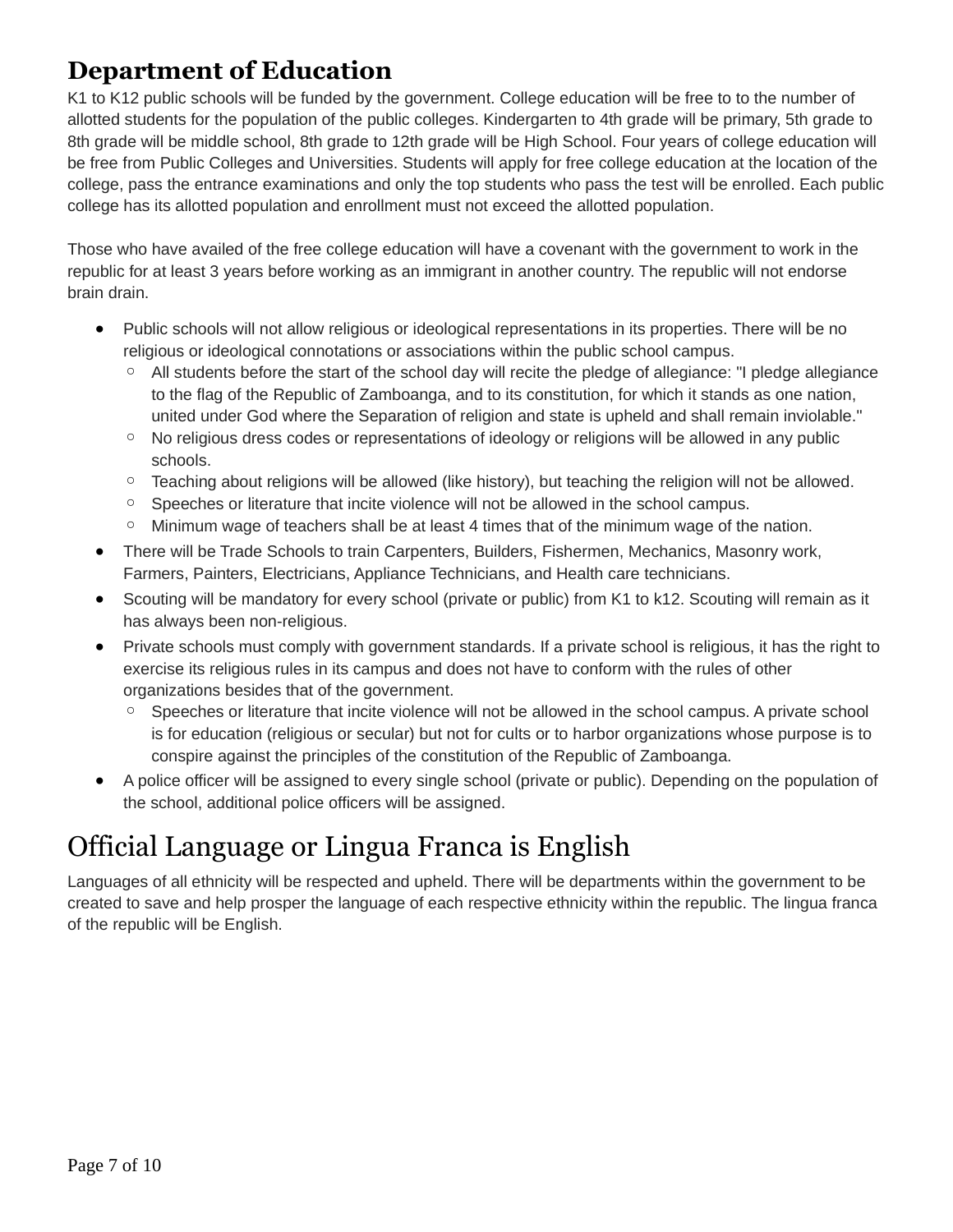#### Department of Energy and Natural Resources

Zambooanga will generate enough energy to sell power to Basilan, Tawi-Tawi, Sulu, and Palawan. 15% of the net profit from these sales will help fund the education for the enhancement of the technology and science of renewable energy. Create Renewable Sustainable Energy for the nation:

| Hydro electricity - Build dams<br>$\bullet$<br>Solar power<br>$\bullet$<br>Wind power<br>$\bullet$<br>Geothermal<br>$\bullet$<br><b>Tidal power</b><br>$\bullet$<br>All fossil fueled generators must be<br>$\bullet$<br>gradually phased out. | Open pit mining will be given time to replace<br>$\bullet$<br>mining procedure sustainable.<br>All highways will be lined with Trees.<br>$\bullet$<br>All gov lands designated as watersheds will<br>$\bullet$<br>be maintained and planted with trees.<br>• All shorelines will be preserved.<br>All Squatters in public lands will be<br>$\bullet$<br>relocated. |
|------------------------------------------------------------------------------------------------------------------------------------------------------------------------------------------------------------------------------------------------|--------------------------------------------------------------------------------------------------------------------------------------------------------------------------------------------------------------------------------------------------------------------------------------------------------------------------------------------------------------------|
|------------------------------------------------------------------------------------------------------------------------------------------------------------------------------------------------------------------------------------------------|--------------------------------------------------------------------------------------------------------------------------------------------------------------------------------------------------------------------------------------------------------------------------------------------------------------------------------------------------------------------|

### Department of Agriculture and Fisheries

The development of the fishing industries, orchards, animal husbandry, farming, aquaculture, and hydroponics will be encouraged. Every barangay must generate a quarterly report to record new and discontinued business ventures in the agriculture and fishing industry. The department will promote a proactive plan to entice growth in this industry to generate export. The department will provide literature and quarterly seminars to help promote the industry. Seminars will be at Zamboanga province on the 1st quarter, Zamboanga Sibugay on the 2nd quarter, Zamboanga del Sur on the 3rd quarter, and Zamboanga del Norte on the 4th quarter.

The forest mangroves will be cultivated and made to grow healthy to help propagate the fishing industry. The department of agriculture will generate an export product for mangrove lumber. Ideas will be gathered from producers to generate this kind of export.

• The director of the department can only sustain his or her job if the property and growth of agricultural system of the nation continues to grow.

#### Department of Naturalization and Records

Every citizen must be issued an Id number and an ID card, fingerprinted and dna recorded. Every newborn will be fingerprinted, foot-printed, and dna recorded.

 Only born citizens with a minimum of 18 years of residence will be allowed to run for government elected offices.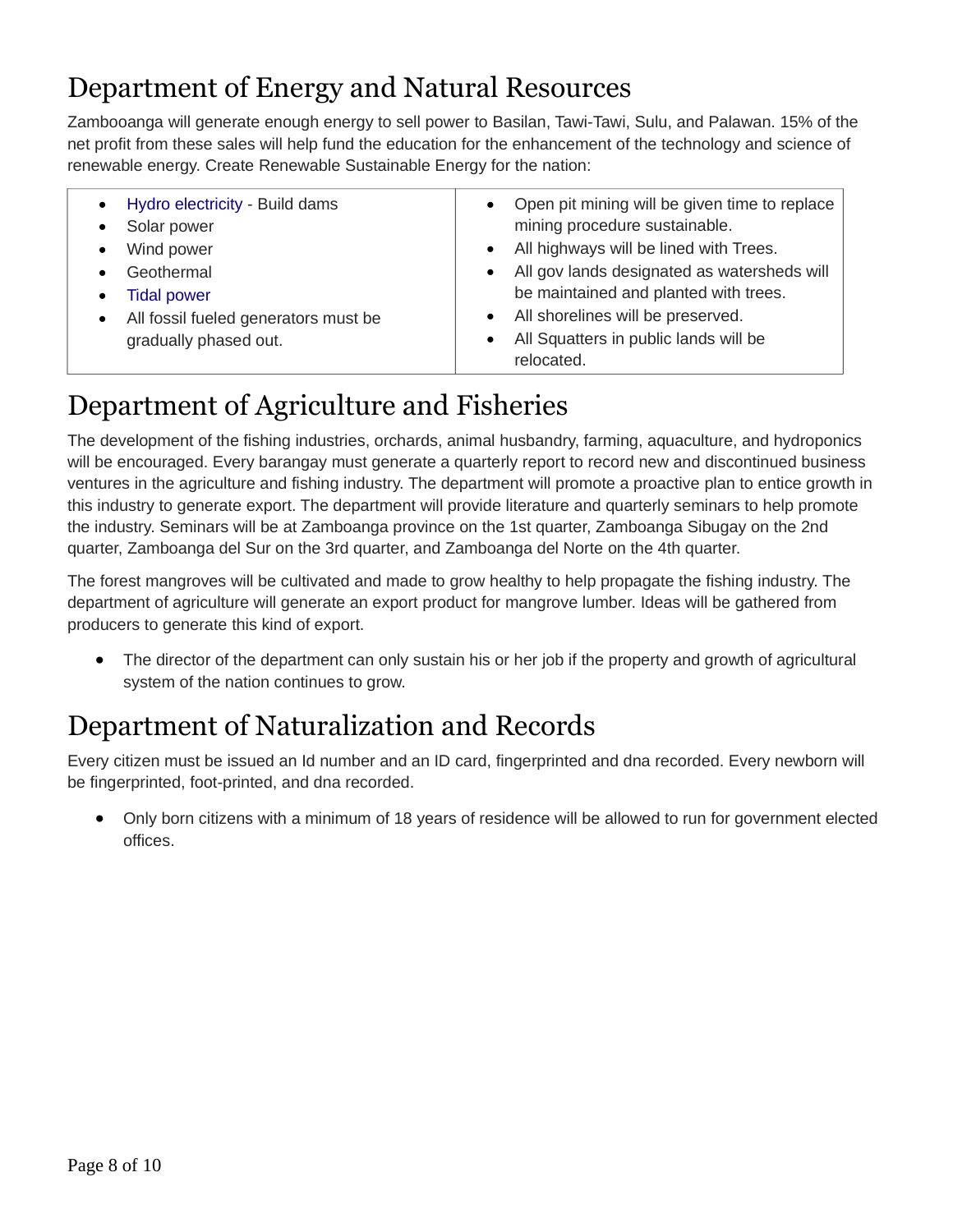#### Immigration

Filipino citizens with national I.D.'s and or passport will be allowed temporary entry into the Republic of Zamboanga for 30 days. They must keep the 30 day certificate and must present it when demanded. If caught without one or can't come up with one, they will be deported, charged for crime committed and will not be allowed back into the Republic of Zamboanga.

- Every immigrant must be issued an Id number, fingerprinted and dna recorded. Every newborn will be fingerprinted, footprinted, and dna recorded.
- Every immigrant must swear allegiance to the flag of Zamboanga. If proven under the court of law that such immigrant have desecrated the flag, immigrant will be deported.
- An immigrant will be made to sign a covenant swearing that he/she will not practice polygamy. If later found and proven beyond reasonable doubt that he/she violated this covenant, the immigrant will be deported immediately.

#### **Department of Transportation**

National highways will be built and maintained by the national government. City, municipality and barangay roads will be maintained by the local government units.

- Every barangay will be connected not just via main highway but via barangay to barangay arterial roads.
- Public electric rail transportation will be built to circumvent the zamboanga peninsula. Public buses from the rail heads to the nearby cities and municipalities shall be provided and such buses shall be electric powered.
- The public transportation commission shall determine the least transportation to the public.
- "Century Fruit trees" will be planted along all the national highways preferably every 200 meters. Specifically the Wani fruit tree.

#### Ombudsman office

Directors of the ombudsman will be appointed by congress. Term is 5 years. This office will be under the prime minister.

#### Commission on Human Rights

Directors of the commission will be appointed by congress. Term is 5 years. This office will remain independent.

Appointees can't be former politicians, campaign managers of politicians or political parties.

# Public holidays

Public holidays will be honored and observed as established by law and listed as follows:

 May 18 (original independence day of Zamboanga), Christmas 12/25 , New years day January 1, labor day ??, foundation day of ZDN, foundation day of ZDS, Foundation day of ZS, foundation day of Zamboanga City (Oct. 11), Eid' ul Adha - Feast of sacrifice (10th day of Dul Al-Hijjah), Eid' ul Fitr - Culmination of the fasting month of Ramadhan, Sept. 8, Good Friday.